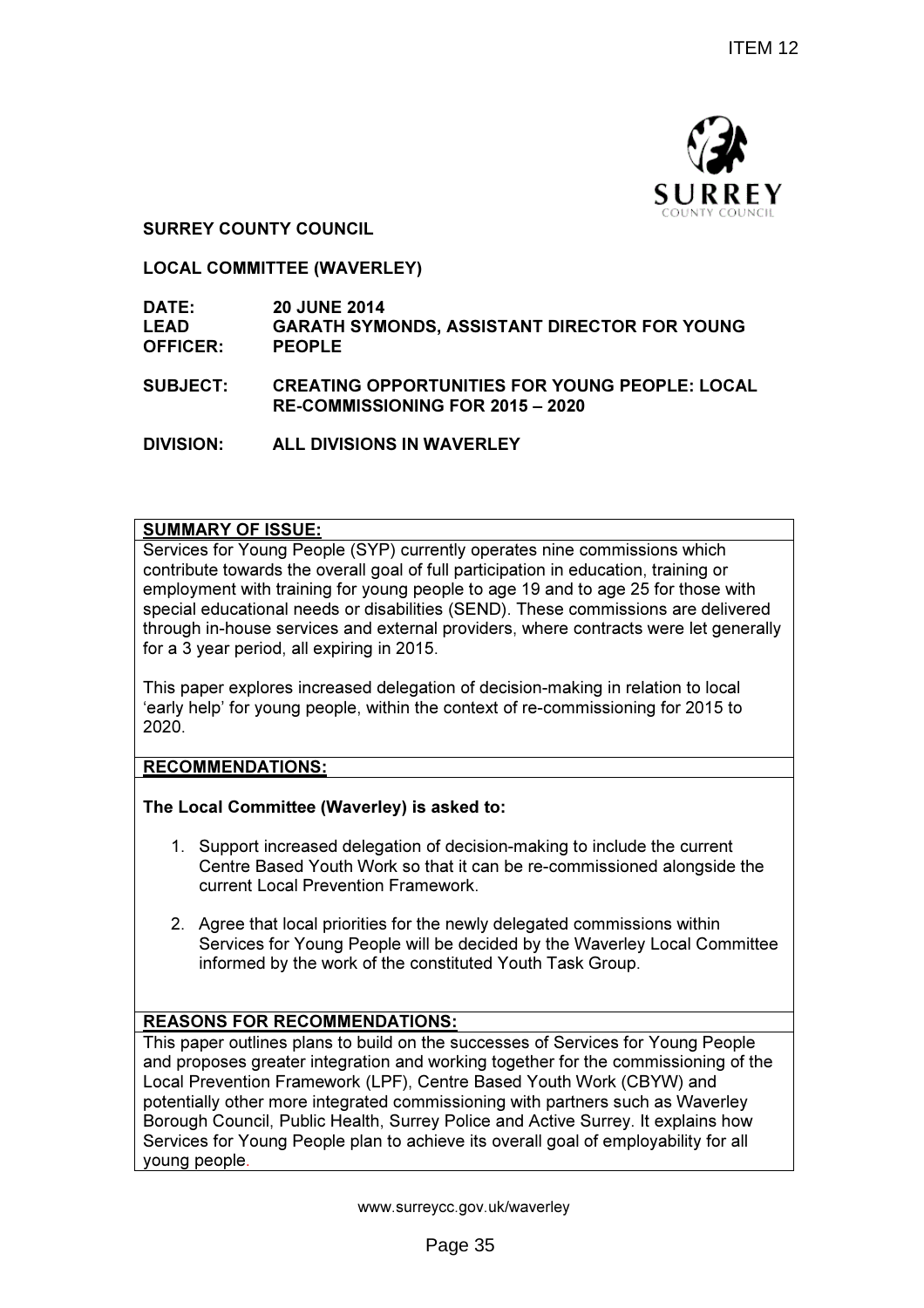## 1. INTRODUCTION AND BACKGROUND:

#### Introduction and structure of report

1.1 This paper covers the achievements of Services for Young People; changes proposed for the next local commissioning cycle; and the strategy and commissioning intentions and refreshed outcomes framework for 2015 to 2020.

#### Commissioning approach in Services for Young People

1.2 Services for Young People transformed the offer to young people and the outcomes achieved through a commissioning approach, designed in the Public Value Review in 2010-2011 and launched in 2012. Services for Young People have worked closely with our key partners and providers in securing the achievements highlighted in section two below.

## 2. ANALYSIS:

## 2.1 Achievements 2012 – 2014: Surrey

- Interim data shows Surrey had the joint lowest numbers in England of young people who were NEET between November 2013 and January 2014, when .<br>last year Surrey ranked joint 25<sup>th</sup>.
- Seventh out of 152 local authorities for rate of youth custody per 1000 population in England.
- 4% increase in young people aged 16-18 starting apprenticeships since 2011 – in contrast to a decrease to a 14% in England during the same period. 622 apprenticeships generated 16-19 year olds from April 2013 to end of February 2014.
- Demonstrable positive impact on school attendance and fixed term exclusions for young people taking part in Centre Based Youth Work and Local Prevention Framework activity and in particular for those with SEND
- High proportion of young people engaged in youth centre activities that are in higher need groups – of the 7,017 in 2012/13, 37% had SEND, 20% were NEET or re-engaging, 17% were identified at risk of NEET, 16% were Children in Need, and 200 were young people who had offended.
- Reduction in out-county placements in Independent Specialist Colleges from 126 to 90 in 3 years with reduced costs, equivalent to £2million saving, and improved outcomes.

## 2.2 Changes proposed for the next commissioning cycle

www.surreycc.gov.uk/waverley The Transformation of Services for Young People achieved significant success through the outcomes-focused approach to commissioning as demonstrated in section one. Therefore, the changes proposed at this stage are not for a radical reshaping of a model that has achieved much in two years, but rather recommendations for adaptations to the model to respond to changes in need, policy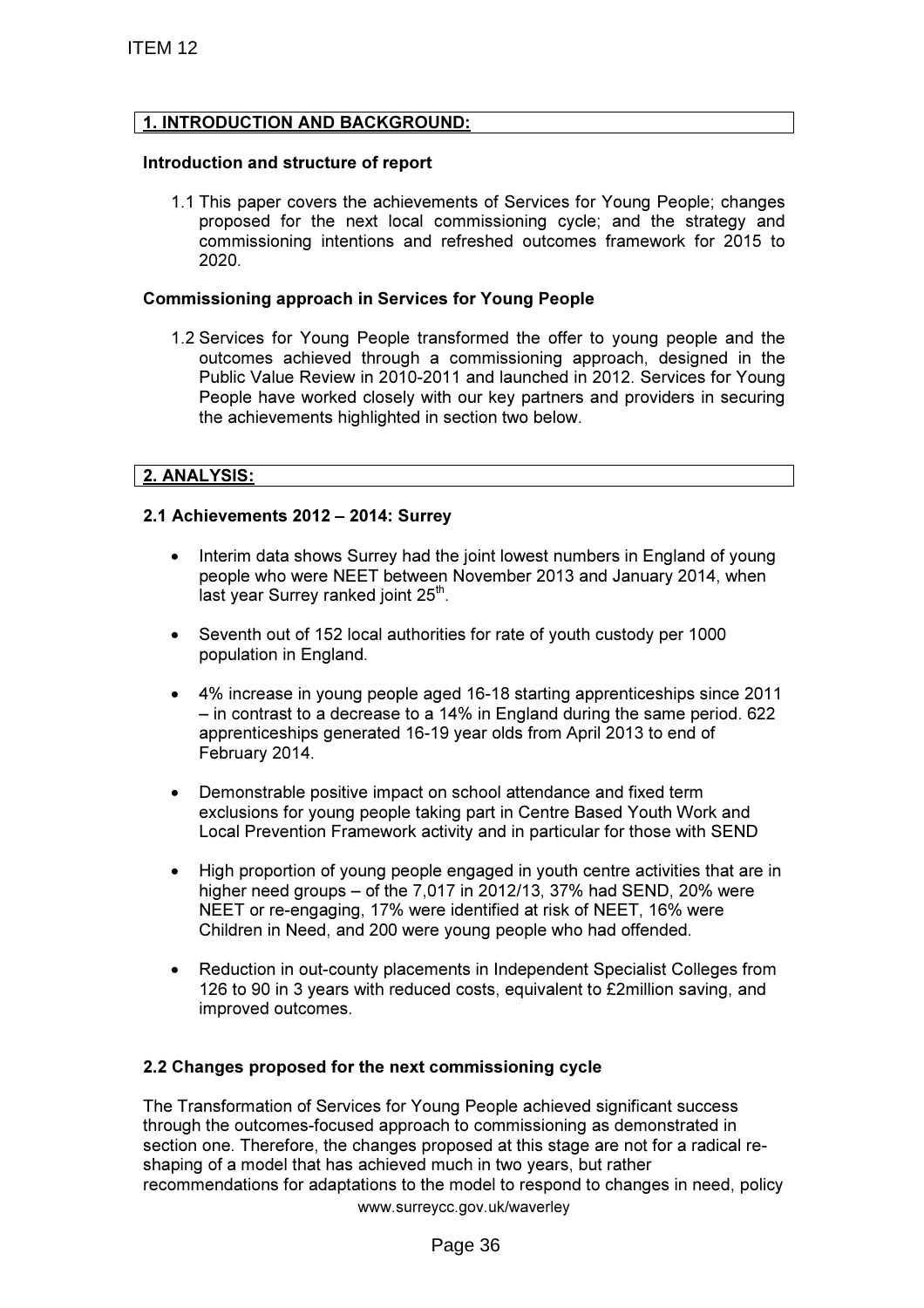context, young peoples' perspectives and learning from the evaluation of performance.

Whilst the evaluation of the current model highlighted significant successes and high levels of performance compared to other local authorities, it also sets out areas for potential further improvement. There are also drivers for change arising from the more challenging financial context for Surrey County Council and a need for a more clearly targeted approach to managing down levels of demand on statutory services through more targeted prevention, integrated with the Council's approach to Early Help.

## 2.3 Changing Needs

A comprehensive needs assessment has been conducted linked to the Joint Strategic Needs Assessment (JSNA). This assessment, One in Ten 2014, builds on the first needs assessment, One in Ten 2010, which shaped the commissioning priorities. This has in turn, highlighted the following key issues in relation to the needs of young people that will inform future commissioning for 2015 to 2020.

- Growth in demand from increase in the population of young people by 5% over the commissioning period.
- Need for young people to have the skills and experience sought by employers so they are ready for work.
- Need for young people to be able to make informed choices on education, training and employment options.
- Increasing needs and changing patterns of need, such as increasing Autistic Spectrum Disorder (ASD), for young people with SEND.
- Growth in emotional and mental health needs of young people.
- Barriers to participation, in particular transport, lack of income and homelessness.
- Young people have negative experiences during teenage years, which then have a significant impact on their later lives.
- Many young people experience multiple and complex barriers to participation, often involving family relationship breakdown and other challenges in neighbourhoods in which they live

## 2.4 Young People's Involvement

Young people have been closely involved in the review of current commissions and developing the proposed new outcomes. They have both highlighted the value they place on current services and identified gaps which directly relate to the outputs and outcomes that Services for Young People are seeking to achieve. In particular, young people highlighted: a need for more information, advice and guidance on opportunities in education training and employment; a broader range of courses; challenges in relation to mental health and emotional wellbeing; challenges in relation to peer pressure and bullying; family difficulties and breakdown of relationships; money and transport; and a need to have someone to talk to who understands.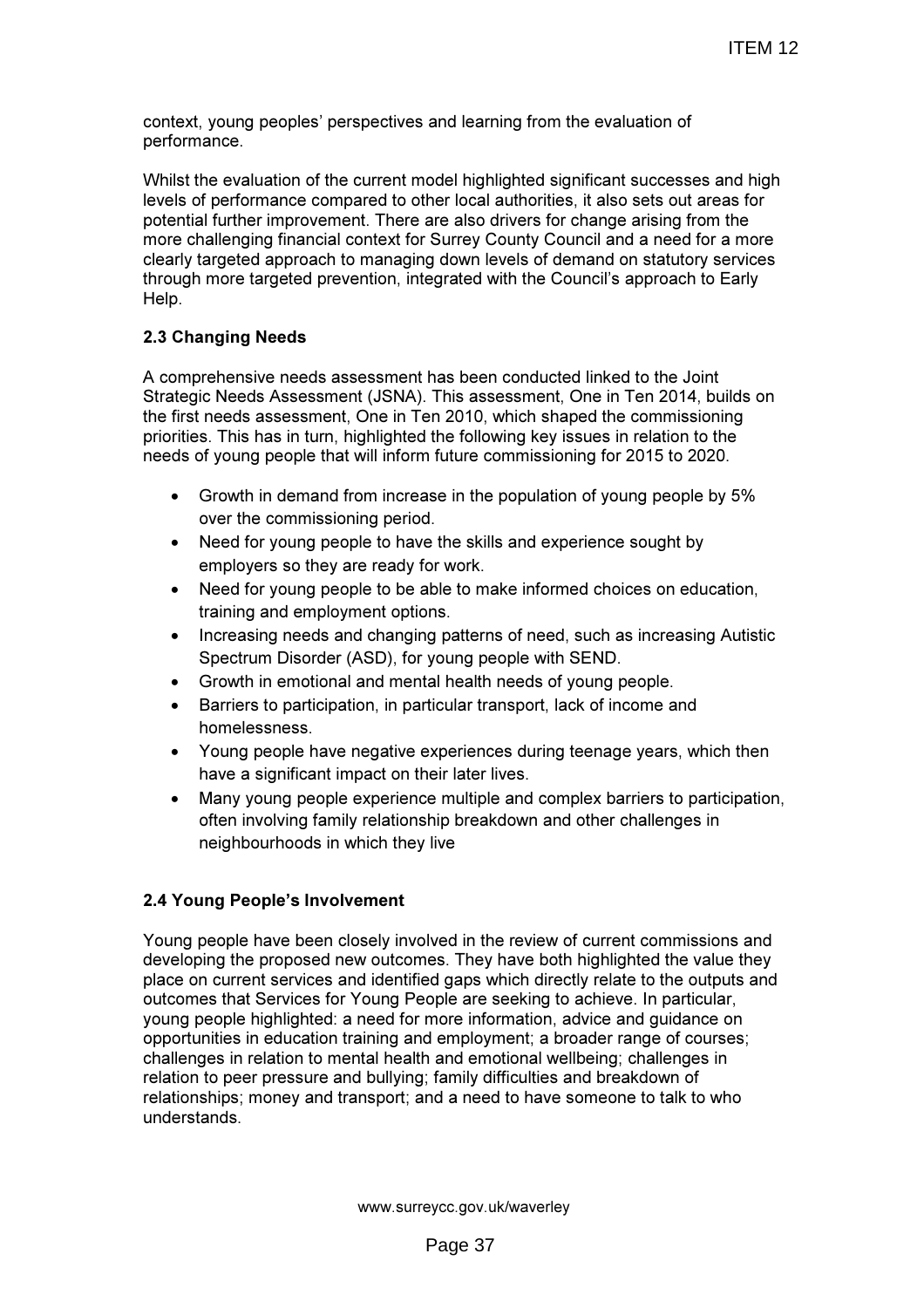# 2.5 Financial Context

The re-commissioning for 2015-2020 also needs to address the challenging financial context for Surrey County Council and the wider public sector. Although the economy has started to improve, with increasing employment opportunities, budget pressures are likely to remain for the County Council and partners, including providers of education and training. The Transformation of Services for Young People achieved a reduction in gross expenditure of £4.6m in 2011-2012 whilst achieving significantly improved outcomes. The scope for significant further savings is therefore limited.

# 2.6 Key Themes

Some key themes emerging from the evaluation, the more challenging financial context and changes in national and local policy context are:

- Wider integrated commissioning with key partners such as Waverley Borough Council, Public Health, Surrey Police and Active Surrey.
- Increased local delegation enabling local decision making and local involvement of young people.
- More targeted early help to reduce demand on statutory services.
- Improved quality, co-production and focus on outcomes.
- Increased value for money and evidence of impact achieved.

Based on these drivers for change, the paper now sets out the proposed changes for the commissioning model for a further five year period, from 2015-2020.

## 2.7 National and Local Policy Context

Services for Young People deliver key outcomes to improve young people's quality of life and fulfil a range of statutory duties for Surrey County Council: the duty to commission education and training provision for young people aged 16 to 19 and then up to age 25 for young people with Special Educational Needs (SEND); the duty to prevent young people's involvement in crime and anti-social behaviour; the duty to ensure adequate opportunities for young people through youth work; and to promote effective participation of young people in education, training or employment up to age 18 by 2015 as required by Raising the Participation Age.

The LPF is at the heart of SYP's commitment to localism and involves young people, elected members and wider community stakeholders in decision making in order to ensure local needs are met.

# 3. STRATEGY AND COMMISSIONING INTENTIONS:

## 3.1 Strategy

In December 2010, Cabinet agreed the strategic goal for Services for Young People as employability to secure full participation for young people to age 19 in education, training of employment. On 24<sup>th</sup> July 2012, Cabinet agreed the Young People's Employability Plan 2012-2017, which set out the vision for young people's employability. It is proposed to retain that vision, with the addition of a definition of employability for greater clarity and to reflect the breadth of integrated approaches need to achieve a holistic approach to improving outcomes for young people.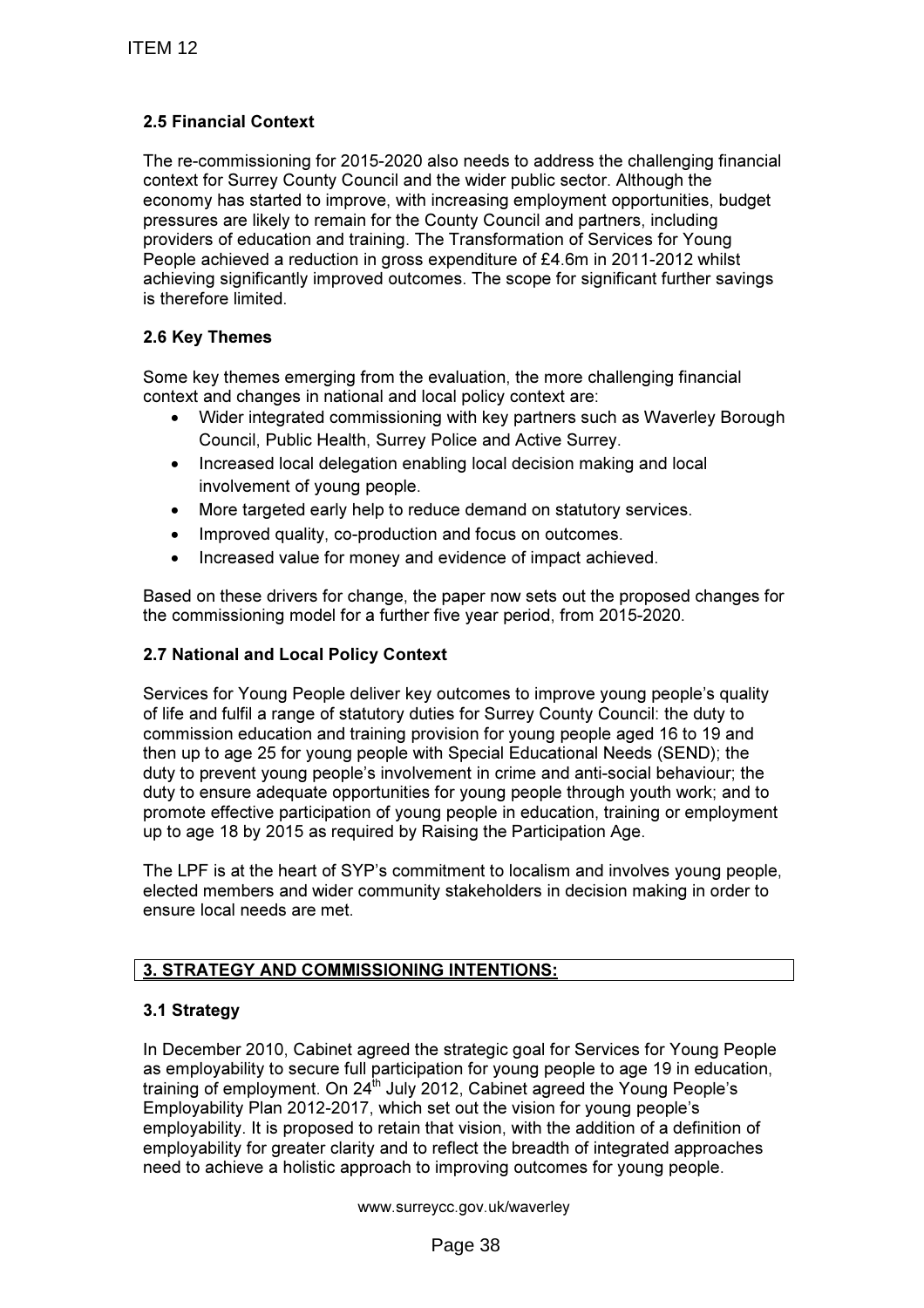# 3.2 Goal

Our goal is for all Surrey young people to be employable.

## 3.3 Definition of Employability

Employability is: 'the development of skills, abilities and personal attributes that enhance young people's capability to secure rewarding and satisfying outcomes in their economic, social and community life'. Our key measure of success will be full youth participation in education, training or employment with training age 19 by 2018.

## 3.4 Commissioning Intentions

Services for Young People's success has been achieved through using an outcome based commissioning approach. Commissioning intentions are developed which then in turn shape future commissioning. The commissioning intentions for the recommissioning of Services for Young People for 2015-2020 are:

- Pathways to employment for all
- Early help for young people in need
- Integrated specialist youth support

#### 3.5 Re-commissioning for 2015-2020

The outcomes framework to enable employability of young people has been refreshed, drawing on the needs analysis, evaluation of the service, young people's perspectives and work with staff and partners. The revised framework is attached as ANNEX 1.

Feedback was also received that there would be benefits in moving to fewer models with clearer links between them and with other services and partner organisations. It is proposed therefore, whilst building on the success of the current models, to integrate some models and reduce the overall number. Engagement with other Surrey County Council services and its partners, staff and young people will be completed to inform an options appraisal on the alternative means of delivery and to develop business cases. These options appraisals and business cases will be go to Cabinet in September 2014.

An external evaluation has been conducted by the Institute of Local Government Studies at the University of Birmingham. The evaluation report will go to Children and Education select committee in July and to inform the development of the new operating models.

The re-commissioning is being overseen by a Project Board, chaired by the Cabinet Associate for Children, Schools and Families and with representation from the Children & Education Select Committee, Local Committees and young people. At a local level, delegated commissions will be overseen by Waverley Local Committee supported by the work of the Youth Task Group. Opportunities to align commissioning with key partners will be explored as part of this process. An invitation has been sent to the Chief Executive of Waverley Borough Council to explore opportunities for more aligned commissioning.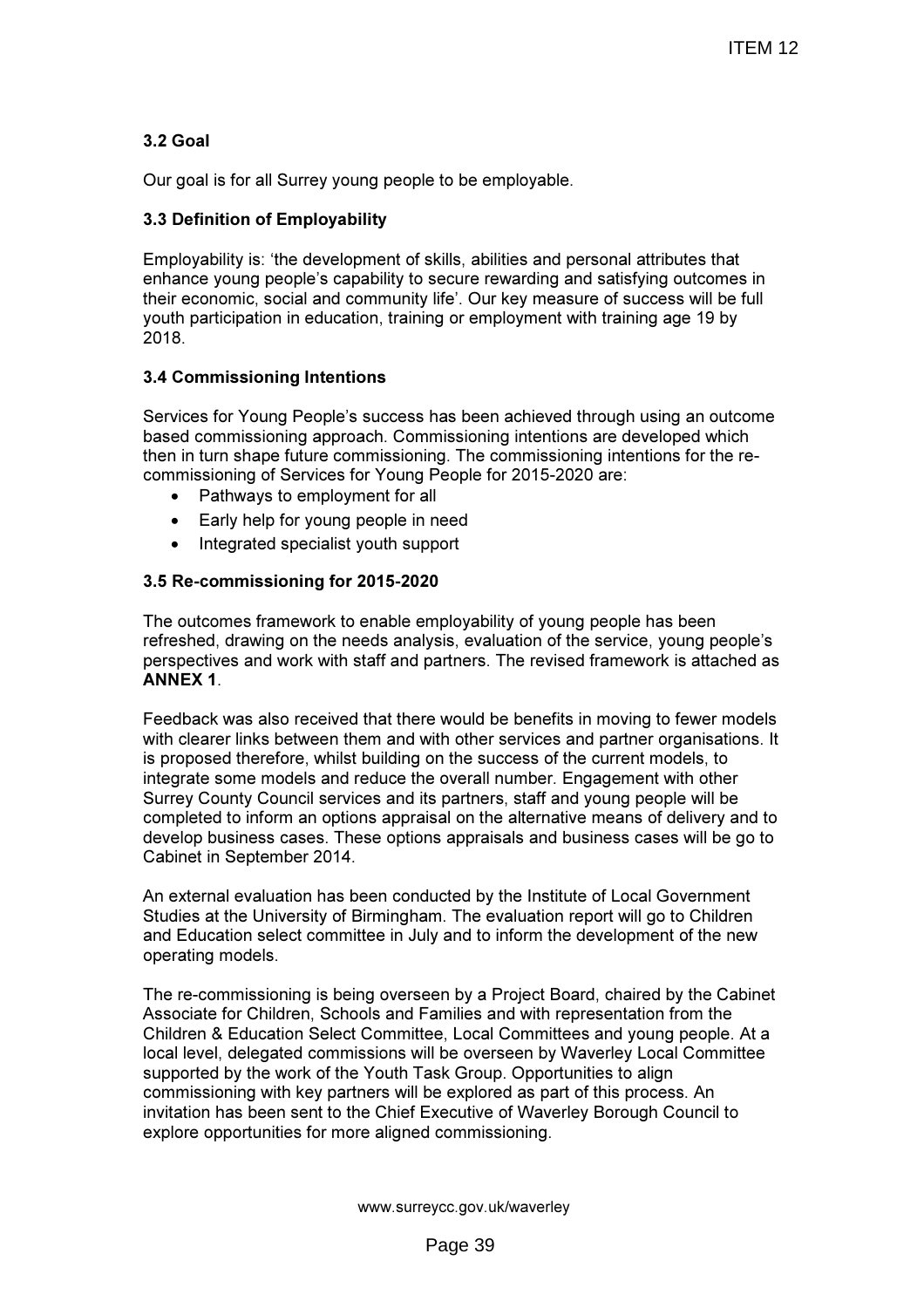# 3.6 Pathways to Employment for all

This model proposes to strengthen the range of opportunities for young people in education, training and employment opportunities in Surrey. These opportunities will be informed by the needs of employers, linked to the aspirations of young people and supported by high quality impartial careers information, advice and guidance.

The model includes development of local provision for young people with SEND, with integrated support across education, health and social care, as part of an integrated arrangement from birth to age 25.

## Key changes from previous model and benefits

- More integrated education, training and employment pathways
- Surrey Your Next Move Guarantee of the offer to all young people in education, training or employment up to age 18
- More external funding for provision and engagement

## 3.7 Local Early Help for young people in need

This model proposes a local, integrated commissioning approach with the current CBYW and LPF resources, aligned with partner resources, to achieve outcomes for young people identified as local priorities. Priorities would be drawn from the Young Peoples' outcomes framework by the expanded Local Youth Task Group, working with partners. Agreements will be sought with key partners including Waverley Borough Council to align commissioning resources. This process could vary the allocation of resources between communities within a fixed overall allocation based on need (currently, for example, CBYW is a fixed 2FTE per centre which under this model could be flexed according to need).

A range of approaches are being explored, particularly in relation to CBYW, these include; staff secondment (current model); staff transfer; direct management in Surrey County Council; new organisation developed with staff e.g. Trust, Mutual, community Interest Company or a combination of these.

## Key benefits

- Greater local ownership with flexibility to respond to local need and priorities in Waverley
- Joint commissioning with partners to reduce demand
- Voluntary sector involvement, use of community assets and income generation
- More integrated work between LPF and CBYW to target local needs in local areas

## 3.8 Integrated Youth Support, model description

This model delivers a range of key outcomes and develops employability skills for some of the most vulnerable young people in Surrey. It is delivered in-house by the successful Surrey Youth Support Service, which provides integrated support for young people who are NEET, children in need, have offended or are at risk of homelessness. The model employs a casework approach to supporting young people, developing positive relationships and addressing young people's barriers to participation. This often involves working closely with other partners to provide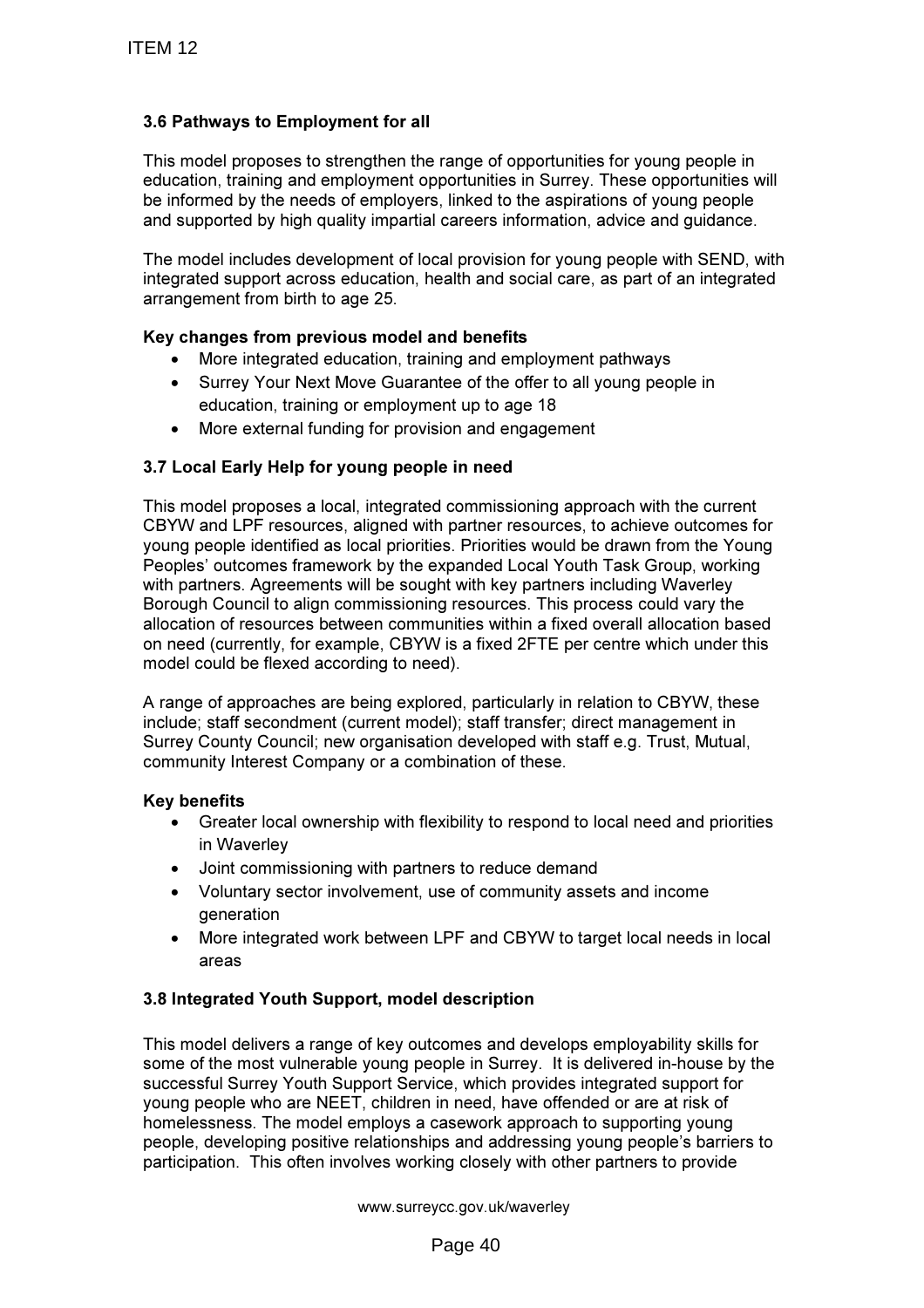holistic support. Proposed changes focus on increased joint working, quality of practice and options for income generation.

## Key Benefits

- Strengthen integration with the local early help offer and external partners.
- Opportunities for greater income generation.
- Opportunity to explore options for the development of an alternative vehicle.

## 4. CONSULTATIONS:

## 4.1 Young People's involvement

Young people have been closely involved in the review of current commissions and developing the proposed new outcomes. They have both highlighted the value they place on current services and identified gaps which directly relate to the outputs and outcomes that Services for Young People are seeking to achieve. In particular, young people highlighted: a need for more information, advice and guidance on opportunities in education training and employment; a broader range of courses; challenges in relation to mental health and emotional wellbeing; challenges in relation to peer pressure and bullying; family difficulties and breakdown of relationships; money and transport; and a need to have someone to talk to who understands.

# 5. FINANCIAL AND VALUE FOR MONEY IMPLICATIONS:

5.1 The re-commissioning of service will provide an opportunity to address the savings included in the MTFP 2014 – 2019, embed flexibility in order to meet further changes in the financial outlook of the council and improve value for money through partnership working, income generation and an emphasis on more local provision.

# 6. EQUALITIES AND DIVERSITY IMPLICATIONS:

6.1 An initial assessment of equalities implications has been conducted. A full Equalities Impact Assessment will be completed for the options and recommendations in the report to Cabinet in September 2014.

## 7. LOCALISM:

7.1 Local early help will be at the heart of SYP's commitment to localism and involves young people, elected members and wider stakeholders in decision making in order to ensure local needs are met.

## 8. OTHER IMPLICATIONS:

## 8.1 Public Health implications

The outcomes framework has been developed with the involvement of Public Health and reflects joint priorities in young people's health and well-being.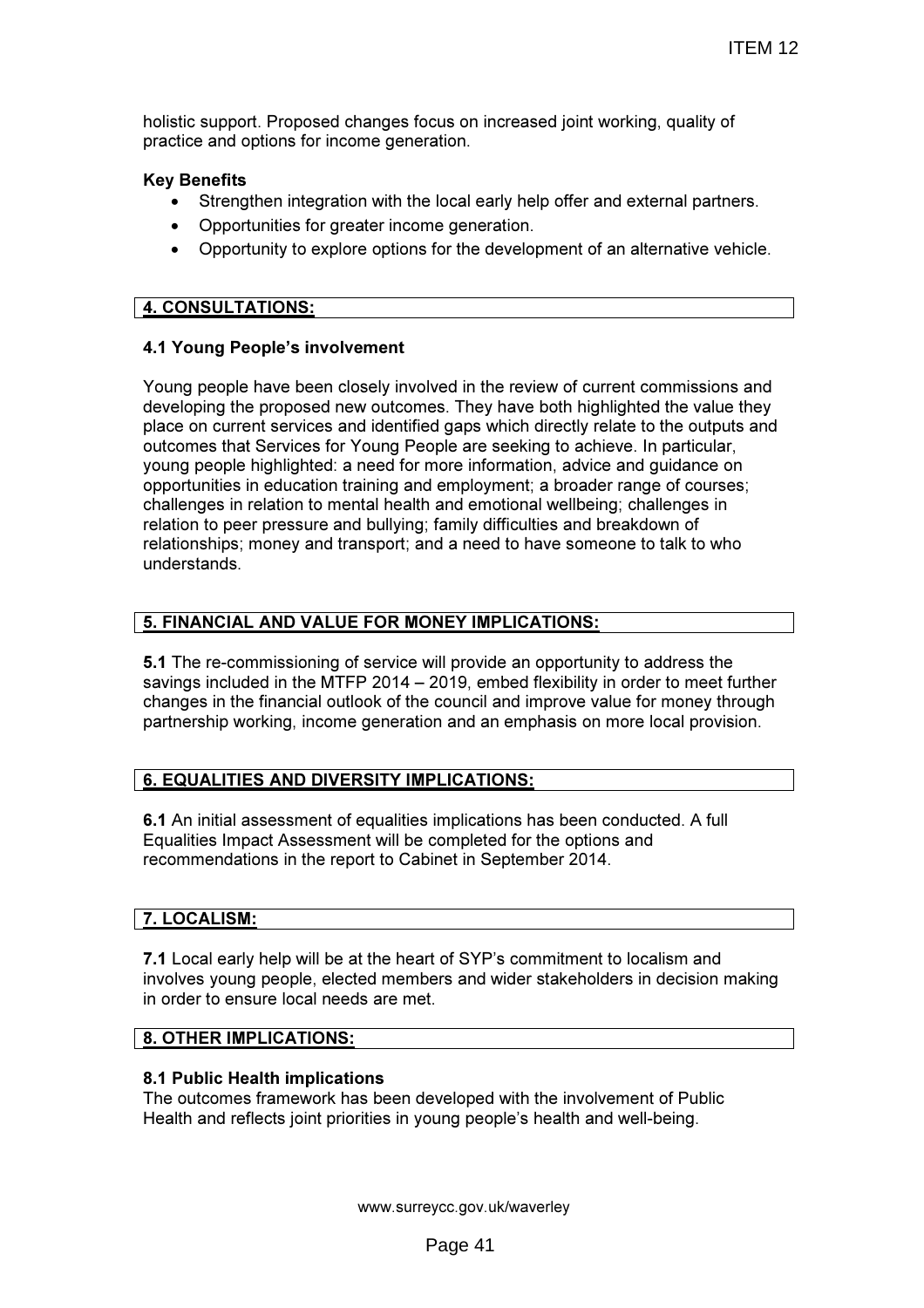## 8.2 Sustainability implications

The County Council attaches great importance to being environmentally aware and tackling climate change. The proposals emphasise local provision, which reduce travel and support policies on cutting carbon emissions and tackling climate change.

## 8.3 Corporate Parenting/Looked After Children implications

Looked After Children are identified as a priority target group in the proposed outcomes framework. The current arrangements have seen free registration onto the Duke of Edinburgh's award for looked after children, and no 'in-county' children entering the criminal justice system for the last two years. There are also record low numbers of 16-19 care leavers that are NEET.

#### 8.4 Safeguarding responsibilities for vulnerable children and adults implications

The proposals comply with the County Council's priority for safeguarding vulnerable children and young people.

# 9. CONCLUSION AND RECOMMENDATIONS:

## 9.1 Conclusion

Re-commissioning for 2015 is designed to bring greater localism and integration and therefore provide best value in delivering outcomes for young people.

## 9.2 Recommendation

The Local Committee (Waverley) is asked to:

- 1. Support increased delegation of decision-making to include the current Centre Based Youth Work so that it can be re-commissioned alongside the current Local Prevention Framework.
- 2. Agree that local priorities for the newly delegated commissions within Services for Young People will be decided by the Local Committee Waverley informed by the work of the constituted Youth Task Group.
- 3. Reconstitute the Waverley Youth Task Group (see Item 7 on this agenda) .

## 10. WHAT HAPPENS NEXT:

Further engagement from May to the end of July with partners, Local Committees and Youth Task Groups, other services in Surrey County Council, staff and young people will inform the development of business cases, subject to Cabinet agreement to the models and associated proposals set out in this paper. In particular agreement will be sought from Boroughs/Districts, Active Surrey, Public Health and Surrey Police for more integrated approaches to commissioning.

Following the Waverley Local Committee meeting, the Youth Task Group will meet in the summer to review the local needs and identify local priorities from the Young People's Outcomes Framework. These local priorities will be used to inform the commissioning of local early help for young people in need.

www.surreycc.gov.uk/waverley A full business case will be brought to Cabinet for agreement in September 2014. Local commissioning would commence immediately thereafter, so that procurement processes are completed through award of contracts by 1/6/15. Giving three months

Page 42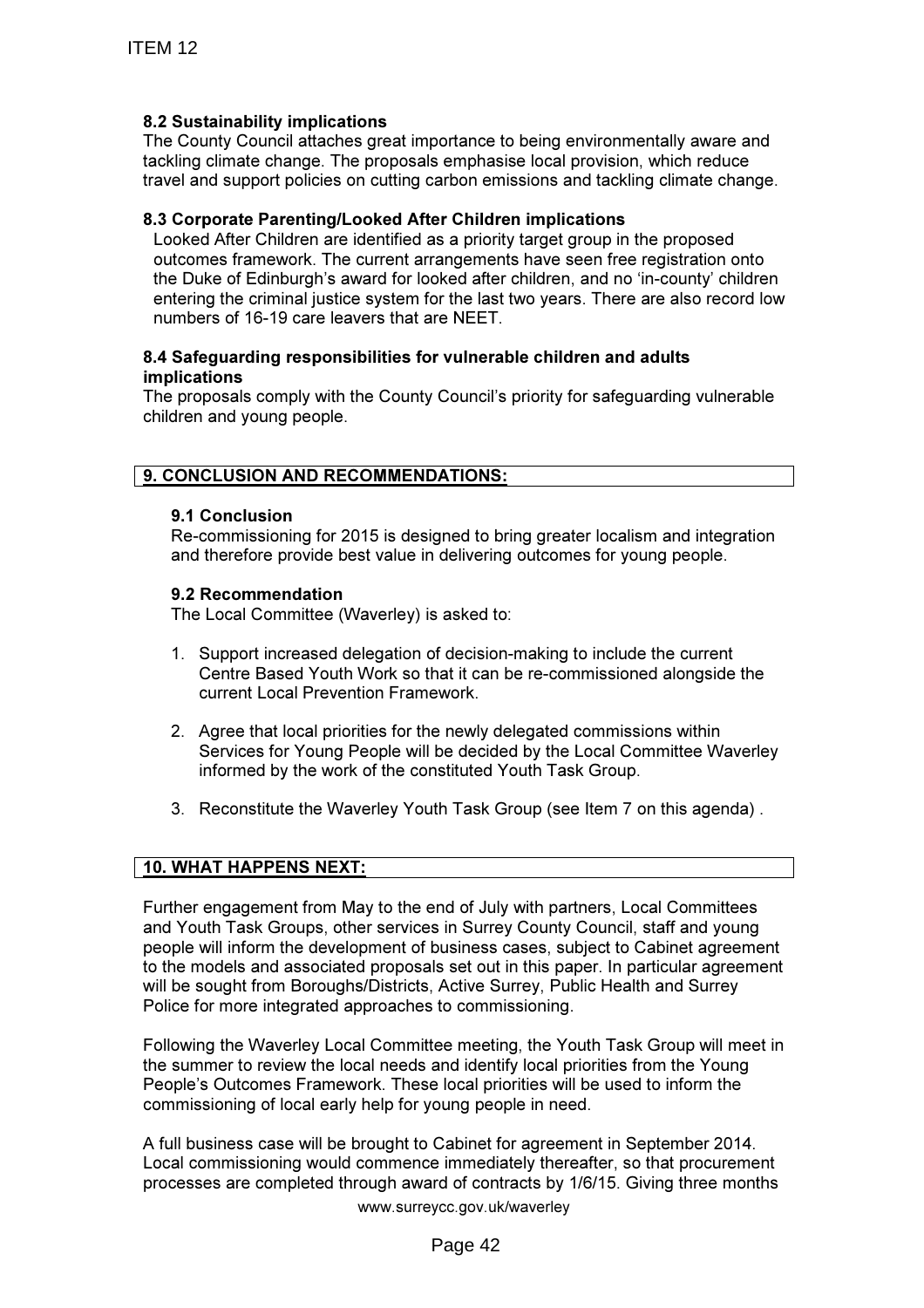lead in before new services are required from 1/9/15. This timeframe will be reviewed and confirmed after the final selection of options for delivery of the models.

Contact Officer: Leigh Middleton, Lead Youth Officer (Commissioning) for West Surrey. Tel no: 01483 519 412

Consulted: The development of this report has involved wide engagement of young people, partners including the voluntary, community and faith sector, schools, colleges, training providers, health organisations and employers.

#### Annexes:

Annexe 1: Surrey Young People's Outcomes Framework

#### Sources/background papers:

Creating Opportunities for Young People: Re-commissioning for 2015 – 2020

www.surreycc.gov.uk/waverley